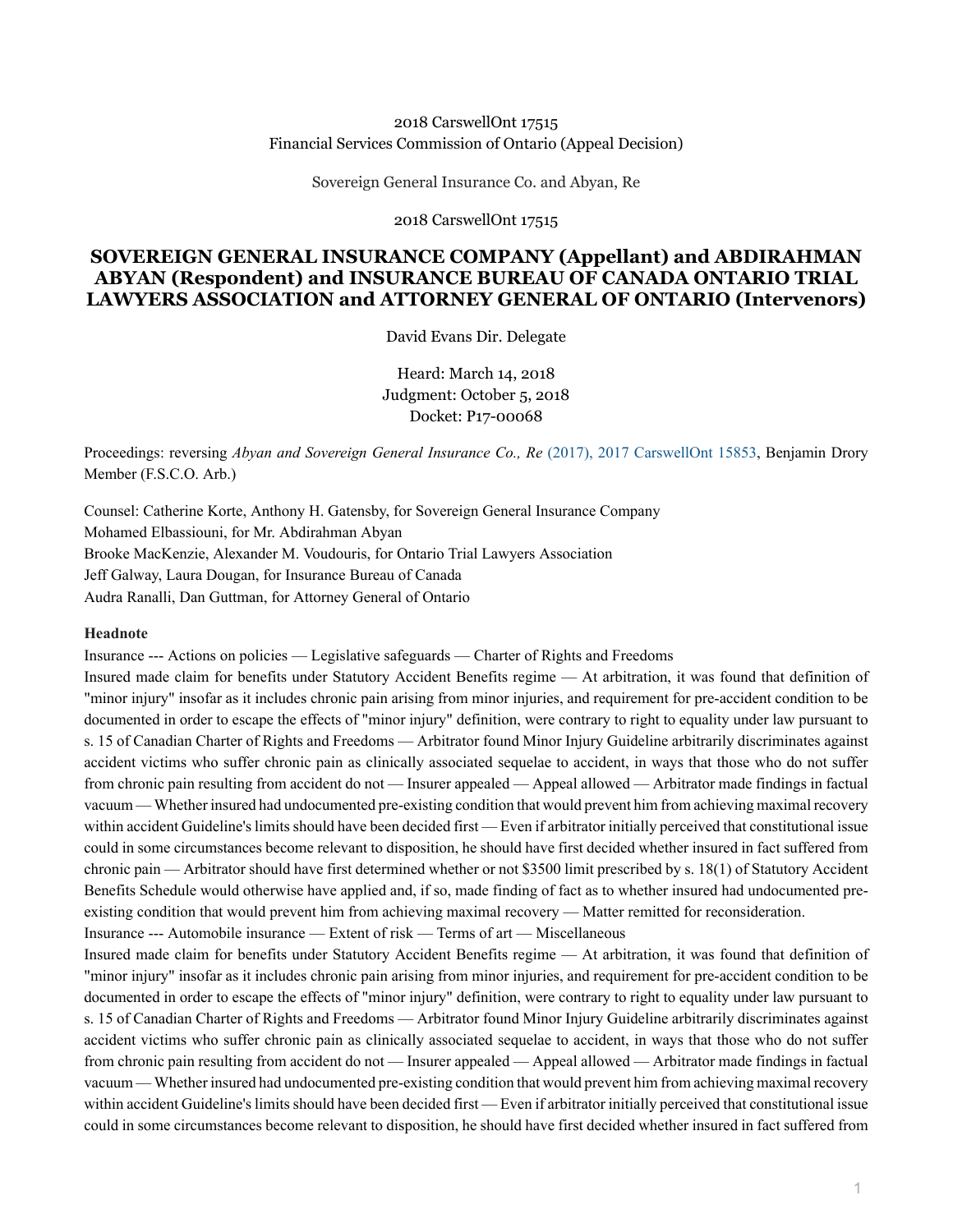chronic pain — Arbitrator should have first determined whether or not \$3500 limit prescribed by s. 18(1) of Statutory Accident Benefits Schedule would otherwise have applied and, if so, made finding of fact as to whether insured had undocumented preexisting condition that would prevent him from achieving maximal recovery — Matter remitted for reconsideration.

## *David Evans Dir. Delegate***:**

1 Under section 283 of the *Insurance Act*[, R.S.O. 1990 c. I.8](http://nextcanada.westlaw.com/Link/Document/FullText?findType=Y&serNum=0280379760&pubNum=135313&originatingDoc=I78c6a44f3fde67f7e0540010e03eefe2&refType=IG&docFamilyGuid=I539ed562f46611d99f28ffa0ae8c2575&targetPreference=DocLanguage%3aEN&originationContext=document&vr=3.0&rs=cblt1.0&transitionType=DocumentItem&contextData=(sc.Search)) as it read immediately before being amended by Schedule 3 to the *Fighting Fraud and Reducing Automobile Insurance Rates Act*, *2014*, and Regulation 664, R.R.O. 1990, as amended, it is ordered that:

1. The appeal of the Arbitrator's order dated September 14, 2017 is allowed in full. The order is rescinded in its entirety, and the matter is returned to arbitration for determination of whether Mr. Abyan is entitled to payment of his claim for a psychological assessment.

2. If the parties are unable to agree about expenses of this appeal, an expense hearing may be arranged in accordance with Rule 79 of the Dispute Resolution Practice Code. No expenses are payable to the intervenors.

## *David Evans Dir. Delegate***:**

## **I. NATURE OF THE APPEAL**

<span id="page-1-0"></span>2 Sovereign General Insurance Company appeals the order of Arbitrator Drory dated September 14, 2017. The Arbitrator found that two provisions of the SABS-20[1](#page-4-0)0<sup>1</sup> were unconstitutional, namely the definition of "minor injury" insofar as it includes chronic pain arising from minor injuries, and the requirement for a pre-accident condition to be documented in order to escape the effects of the "minor injury" definition.

3 However, the Arbitrator made these findings in a factual vacuum. Whether Mr. Abyan suffers chronic pain, is subject to the Minor Injury Guideline, and had an undocumented pre-existing condition that would prevent him from achieving maximal recovery within the Guideline's limits should have been decided first.

4 Therefore, the matter is returned to arbitration for a determination of those questions.

# **II. BACKGROUND**

5 Mr. Abyan sought accident benefits for an accident that occurred on June 19, 2015. The sole substantive issue before the Arbitrator was funding for a psychological assessment for \$1,995.32 proposed by Dr. Jon Mills by way of an OCF-18 dated October 15, 2015.

6 Prior to the arbitration hearing regarding this benefit, Mr. Abyan brought a preliminary issue motion alleging that two aspects of the SABS were unconstitutional under his rights to equality (s. 15) and to life, liberty and security (s. 7) under the

<span id="page-1-1"></span>*Charter*.<sup>[2](#page-4-1)</sup> He argued that it was unconstitutional for chronic pain syndrome to fall within the definition of "minor injury" in s. 3 of the *SABS* as "clinically associated sequelae" and that it was unconstitutional to require him to show that pre-existing conditions were documented by a health practitioner before the accident, as required in the amended s. 18(2) of the *SABS*.

7 At the preliminary issue hearing, which only Mr. Abyan attended, he led medical evidence mostly through Dr. Tajedin Getahun, his medico-legal orthopaedic surgeon. However, while the Attorney General of Ontario did not intervene in the challenge, it advised that constitutional questions should only be heard as necessary and not in a factual vacuum.

8 The Arbitrator dismissed the alleged s. 7 Charter breach but found that both s. 3 and s. 18(2) of the *SABS* were in breach of s. 15 of the *Charter*: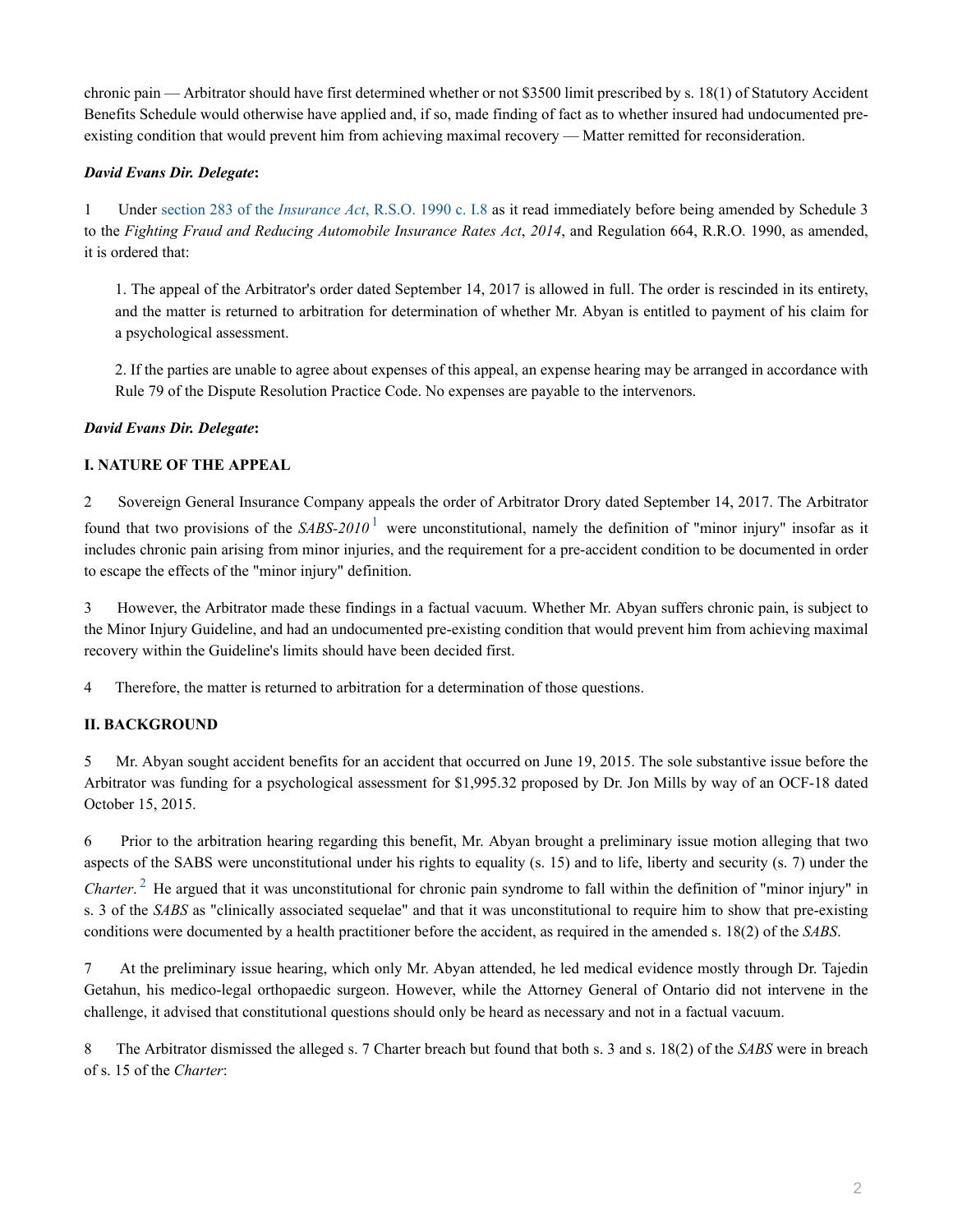Every individual is equal before and under the law and has the **right to the equal protection and equal benefit of the law without discrimination** and, in particular, without discrimination **based on** race, national or ethnic origin, colour, religion, sex, age or mental or **physical disability**.

<span id="page-2-0"></span>[Emphasis added.]

9 The correct two-stage test to be applied to determine whether there has been a breach of [Charter](http://nextcanada.westlaw.com/Link/Document/FullText?findType=Y&serNum=0280811943&pubNum=134158&originatingDoc=I78c6a44f3fde67f7e0540010e03eefe2&refType=IG&docFamilyGuid=I023ef083f9bb11d99f28ffa0ae8c2575&targetPreference=DocLanguage%3aEN&originationContext=document&vr=3.0&rs=cblt1.0&transitionType=DocumentItem&contextData=(sc.Search)) equality was set out in *Withler v. Canada (Attorney General)*[, 2011 SCC 12](http://nextcanada.westlaw.com/Link/Document/FullText?findType=Y&pubNum=6407&serNum=2024725367&originationContext=document&transitionType=DocumentItem&vr=3.0&rs=cblt1.0&contextData=(sc.Search)) (S.C.C.) (CanLII) at para. 30: does the law create a distinction based on an enumerated or analogous ground, and does the distinction create a disadvantage by perpetuating prejudice or stereotyping?

<span id="page-2-1"></span>10 The Arbitrator cited the discussion in *[Taypotat](http://nextcanada.westlaw.com/Link/Document/FullText?findType=Y&pubNum=6407&serNum=2036354078&originationContext=document&transitionType=DocumentItem&vr=3.0&rs=cblt1.0&contextData=(sc.Search))*<sup>[3](#page-4-2)</sup> about the relative focus of each of those stages, followed by lengthy citations from*[Martin](http://nextcanada.westlaw.com/Link/Document/FullText?findType=Y&pubNum=6407&serNum=2003652346&originationContext=document&transitionType=DocumentItem&vr=3.0&rs=cblt1.0&contextData=(sc.Search))*. [4](#page-4-3) The Arbitrator noted that in *[Martin](http://nextcanada.westlaw.com/Link/Document/FullText?findType=Y&pubNum=6407&serNum=2003652346&originationContext=document&transitionType=DocumentItem&vr=3.0&rs=cblt1.0&contextData=(sc.Search))*, the Supreme Court held that Nova Scotia's statutory workers' compensation scheme violated [s. 15 of the](http://nextcanada.westlaw.com/Link/Document/FullText?findType=Y&serNum=0280688177&pubNum=134158&originatingDoc=I78c6a44f3fde67f7e0540010e03eefe2&refType=IG&docFamilyGuid=Ibdc73178f4e011d99f28ffa0ae8c2575&targetPreference=DocLanguage%3aEN&originationContext=document&vr=3.0&rs=cblt1.0&transitionType=DocumentItem&contextData=(sc.Search)) *Charter* in providing only short-term benefits to sufferers from work-related chronic pain.

11 In his analysis portion regarding [s. 15](http://nextcanada.westlaw.com/Link/Document/FullText?findType=Y&serNum=0280688177&pubNum=134158&originatingDoc=I78c6a44f3fde67f7e0540010e03eefe2&refType=IG&docFamilyGuid=Ibdc73178f4e011d99f28ffa0ae8c2575&targetPreference=DocLanguage%3aEN&originationContext=document&vr=3.0&rs=cblt1.0&transitionType=DocumentItem&contextData=(sc.Search)), the Arbitrator relied on *[Martin](http://nextcanada.westlaw.com/Link/Document/FullText?findType=Y&pubNum=6407&serNum=2003652346&originationContext=document&transitionType=DocumentItem&vr=3.0&rs=cblt1.0&contextData=(sc.Search))* as evidence of inaccurate negative assumptions towards chronic pain sufferers widely held by employers, compensation officials, and the medical profession itself, some of whom identified that the correction of negative assumptions and attitudes of this kind would be a significant step in improving the treatment of chronic pain.

12 He then cited the definition of "minor injury" in s. 3 of the *SABS* and in the relevant Minor Injury Guideline: "one or more of a sprain, strain, whiplash associated disorder, contusion, abrasion, laceration or subluxation and includes any clinically associated sequelae to such an injury." He noted the definition of the MIG as well. He cited sections 15 and 16 of the *SABS* that establish entitlements to medical and rehabilitation benefits for those injured in automobile accidents in Ontario, but noted those entitlements are limited by the caps for cases of "minor injuries" in [section 18](http://nextcanada.westlaw.com/Link/Document/FullText?findType=Y&serNum=0280688180&pubNum=134158&originatingDoc=I78c6a44f3fde67f7e0540010e03eefe2&refType=IG&docFamilyGuid=Ibdc7317af4e011d99f28ffa0ae8c2575&targetPreference=DocLanguage%3aEN&originationContext=document&vr=3.0&rs=cblt1.0&transitionType=DocumentItem&contextData=(sc.Search)).

13 [Subsection 18\(1\)](http://nextcanada.westlaw.com/Link/Document/FullText?findType=Y&serNum=0280688180&pubNum=134158&originatingDoc=I78c6a44f3fde67f7e0540010e03eefe2&refType=IG&docFamilyGuid=Ibdc7317af4e011d99f28ffa0ae8c2575&targetPreference=DocLanguage%3aEN&originationContext=document&vr=3.0&rs=cblt1.0&transitionType=DocumentItem&contextData=(sc.Search)#co_pp_AA7AD2CBA49F3374E0540010E03EEFE0) sets out that the limit for "an insured person who sustains an impairment that is predominantly a minor injury shall not exceed \$3,500 for any one accident, less the sum of all amounts paid in respect of the insured person in accordance with the Minor Injury Guideline."

14 [Subsection 18\(2\)](http://nextcanada.westlaw.com/Link/Document/FullText?findType=Y&serNum=0280688180&pubNum=134158&originatingDoc=I78c6a44f3fde67f7e0540010e03eefe2&refType=IG&docFamilyGuid=Ibdc7317af4e011d99f28ffa0ae8c2575&targetPreference=DocLanguage%3aEN&originationContext=document&vr=3.0&rs=cblt1.0&transitionType=DocumentItem&contextData=(sc.Search)#co_pp_AA7AD2D14BE0337CE0540010E03EEFE0) sets out an exception if an insured's health practitioner "determines and provides compelling evidence that the insured person has a pre-existing medical condition *that was documented by a health practitioner before the accident* and that will prevent the insured person from achieving maximal recovery from the minor injury if the insured person is subject to the \$3,500 limit or is limited to the goods and services authorized under the Minor Injury Guideline." At issue was the italicized phrase added in 2014. In February 2014, the Superintendent replaced the MIG of 2010 with another MIG — Superintendent's Guideline No. 01/14, which added the requirement for pre-accident documentation of a pre-existing injury, and that change was also reflected in the amended s. 18(2) of the *SABS*.

15 With respect to chronic pain, the Arbitrator accepted Dr. Getahun's testimony that "clinically associated sequelae" simply means "anything that is a following sequel of" in the natural course of recovery from treatment of an injury. Therefore, he concluded that the definition captured chronic pain if it was as a result of a minor injury. I note that, on appeal, Mr. Abyan agrees that his injuries fit within the minor injury definition. Further, most recently, Delegate Murray in *[Aviva Canada Inc. and Sleep,](http://nextcanada.westlaw.com/Link/Document/FullText?findType=Y&pubNum=6407&serNum=2045080645&originationContext=document&transitionType=DocumentItem&vr=3.0&rs=cblt1.0&contextData=(sc.Search)) [Re](http://nextcanada.westlaw.com/Link/Document/FullText?findType=Y&pubNum=6407&serNum=2045080645&originationContext=document&transitionType=DocumentItem&vr=3.0&rs=cblt1.0&contextData=(sc.Search))* [\[2018 CarswellOnt 11921](http://nextcanada.westlaw.com/Link/Document/FullText?findType=Y&pubNum=6407&serNum=2045080645&originationContext=document&transitionType=DocumentItem&vr=3.0&rs=cblt1.0&contextData=(sc.Search)) (F.S.C.O. App.)], (FSCO P17-00034, July 10, 2018), agreed with my analysis in *[Scarlett v. Belair](http://nextcanada.westlaw.com/Link/Document/FullText?findType=Y&pubNum=6407&serNum=2032298833&originationContext=document&transitionType=DocumentItem&vr=3.0&rs=cblt1.0&contextData=(sc.Search)) [Insurance Co.](http://nextcanada.westlaw.com/Link/Document/FullText?findType=Y&pubNum=6407&serNum=2032298833&originationContext=document&transitionType=DocumentItem&vr=3.0&rs=cblt1.0&contextData=(sc.Search))* [\[2013 CarswellOnt 17362](http://nextcanada.westlaw.com/Link/Document/FullText?findType=Y&pubNum=6407&serNum=2032298833&originationContext=document&transitionType=DocumentItem&vr=3.0&rs=cblt1.0&contextData=(sc.Search)) (F.S.C.O. App.)], (FSCO P13-00014, September 10, 2013) that in deciding whether a claimant's injuries fall within the MIG, an Arbitrator must address why impairments, such as chronic pain and psychological impairments, are not "clinically associated sequelae" to a claimant's minor injuries. She found it was an error to presume that a finding of chronic pain automatically removes a claimant from the MIG.

16 The Arbitrator's ultimate finding regarding [s. 3](http://nextcanada.westlaw.com/Link/Document/FullText?findType=Y&serNum=0280688165&pubNum=134158&originatingDoc=I78c6a44f3fde67f7e0540010e03eefe2&refType=IG&docFamilyGuid=Ibdc73171f4e011d99f28ffa0ae8c2575&targetPreference=DocLanguage%3aEN&originationContext=document&vr=3.0&rs=cblt1.0&transitionType=DocumentItem&contextData=(sc.Search)) and [s. 18\(2\)](http://nextcanada.westlaw.com/Link/Document/FullText?findType=Y&serNum=0280688180&pubNum=134158&originatingDoc=I78c6a44f3fde67f7e0540010e03eefe2&refType=IG&docFamilyGuid=Ibdc7317af4e011d99f28ffa0ae8c2575&targetPreference=DocLanguage%3aEN&originationContext=document&vr=3.0&rs=cblt1.0&transitionType=DocumentItem&contextData=(sc.Search)#co_pp_AA7AD2D14BE0337CE0540010E03EEFE0) is remarkably brief: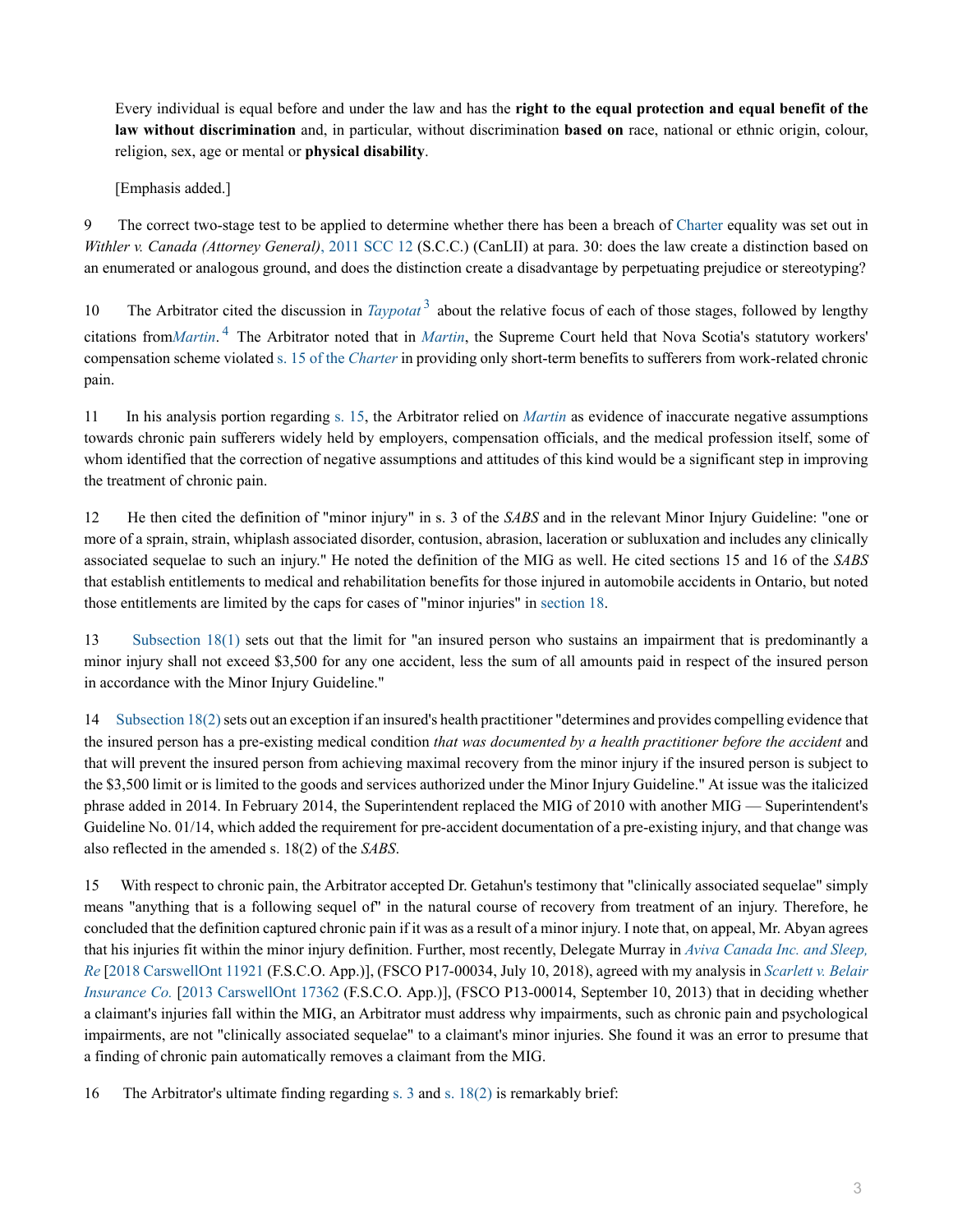I am satisfied that the effect of the MIG arbitrarily discriminates against MVA victims who suffer chronic pain as a clinically associated sequelae to the MVA, in ways that those who do not suffer from chronic pain resulting from an MVA do not.

The Applicant argued that the phrase "that was documented by a health practitioner before the accident" has discriminatory effect, as it means people without a doctor, without access to OHIP, who had asymptomatic pre-existing conditions, or who were involved in a MVA shortly before that provision came into effect, do not have access to the usual \$65,000 medical/ rehabilitation/attendant care cap, and are subject instead to the \$3,500 MIG cap for medical and rehabilitation benefits simply because they did not have their conditions documented before the MVA took place. I agree that this wording clearly creates discriminatory effects, and there is no clear purpose elaborated for it.

17 The Arbitrator then went on to analyze whether these limitations on insureds' rights were demonstrably justifiable in a free and democratic society, in accordance with [section 1 of the](http://nextcanada.westlaw.com/Link/Document/FullText?findType=Y&serNum=0280688163&pubNum=134158&originatingDoc=I78c6a44f3fde67f7e0540010e03eefe2&refType=IG&docFamilyGuid=Ibdc73170f4e011d99f28ffa0ae8c2575&targetPreference=DocLanguage%3aEN&originationContext=document&vr=3.0&rs=cblt1.0&transitionType=DocumentItem&contextData=(sc.Search)) *Charter*. He found they were not.

18 The Arbitrator's remedies were to interpret "clinically associated sequelae" as excluding those who suffer chronic pain as among the sequelae, and to sever the wording "that was documented by a health practitioner before the accident" from the provision.

# **III. ANALYSIS**

19 The Arbitrator erred in reaching conclusions about the constitutionality of these provisions in a factual vacuum: *Phillips v. Nova Scotia (Commissioner, Public Inquiries Act)*, [1995] 2 S.C.R. 97 (S.C.C.). With respect to s. 3, even if the Arbitrator initially perceived that a constitutional issue could in some circumstances become relevant to his disposition of the claim, he should have first decided whether Mr. Abyan in fact suffered from chronic pain. With respect to s. 18(2), the Arbitrator should have first determined whether or not the \$3500 limit prescribed by s. 18(1) of the *SABS* would otherwise have applied and, if so, made a finding of fact as to whether Mr. Abyan had an undocumented pre-existing condition that would prevent him from achieving maximal recovery if he was subject to the \$3500 limit.

20 For those reasons alone, the decision should be set aside, and Mr. Abyan's claim should be remitted back to Arbitration to be determined on its merits. Since the matter is being returned to arbitration, I will make only a few comments without discussing every submission.

21 As can be seen above, the Arbitrator can hardly be said to have done any analysis. For instance, while he cited the twopart *Withler* test, he did not apply it. Thus, the Arbitrator failed to apply the second step of the s. 15 test: Does the distinction create a disadvantage by perpetuating prejudice or stereotyping?

22 The Arbitrator also did not consider that the *SABS* does not draw a simple distinction between those who have and those who do not have chronic pain. For instance, for those who suffer a broken leg and thus are not subject to the MIG, there is no distinction drawn between those who do and do not suffer chronic pain as a result. Others who have what might be colloquially thought of as major injuries may be subject to the minor injury definition as well. For instance, while the Arbitrator noted Dr. Getahun's evidence that a subluxation of the hip could be devastating, he failed to consider that this shows the general nature of the "minor injury" definition, so it does not act solely to affect those with chronic pain. This suggests that the distinction relates to the origin of the injury, not the nature of the sequelae.

23 As to the pre-accident documentation requirement, the Arbitrator relied on several grounds — such as lacking access to OHIP or drawing a distinction based on the date of the accident — that are not protected or analogous. The Arbitrator had no evidence, so he did not consider that some symptomatic conditions go undocumented due to the insureds not seeking medical care: a lack of documentation thus does not mean the provision only affects those who were asymptomatic. Rather, there must be objective evidence that the legislation draws a s. 15 distinction in its effects, as opposed to on its face: *[Taypotat](http://nextcanada.westlaw.com/Link/Document/FullText?findType=Y&pubNum=6407&serNum=2036354078&originationContext=document&transitionType=DocumentItem&vr=3.0&rs=cblt1.0&contextData=(sc.Search))*. Finally, not all distinctions made on a protected ground are discriminatory: one needs a finding that the discrimination perpetuates arbitrary disadvantage, prejudice or stereotyping. Documenting a pre-existing condition is not a personal characteristic and is easily changeable, I would think, and the distinction is temporal and not based on the nature of the sequelae.